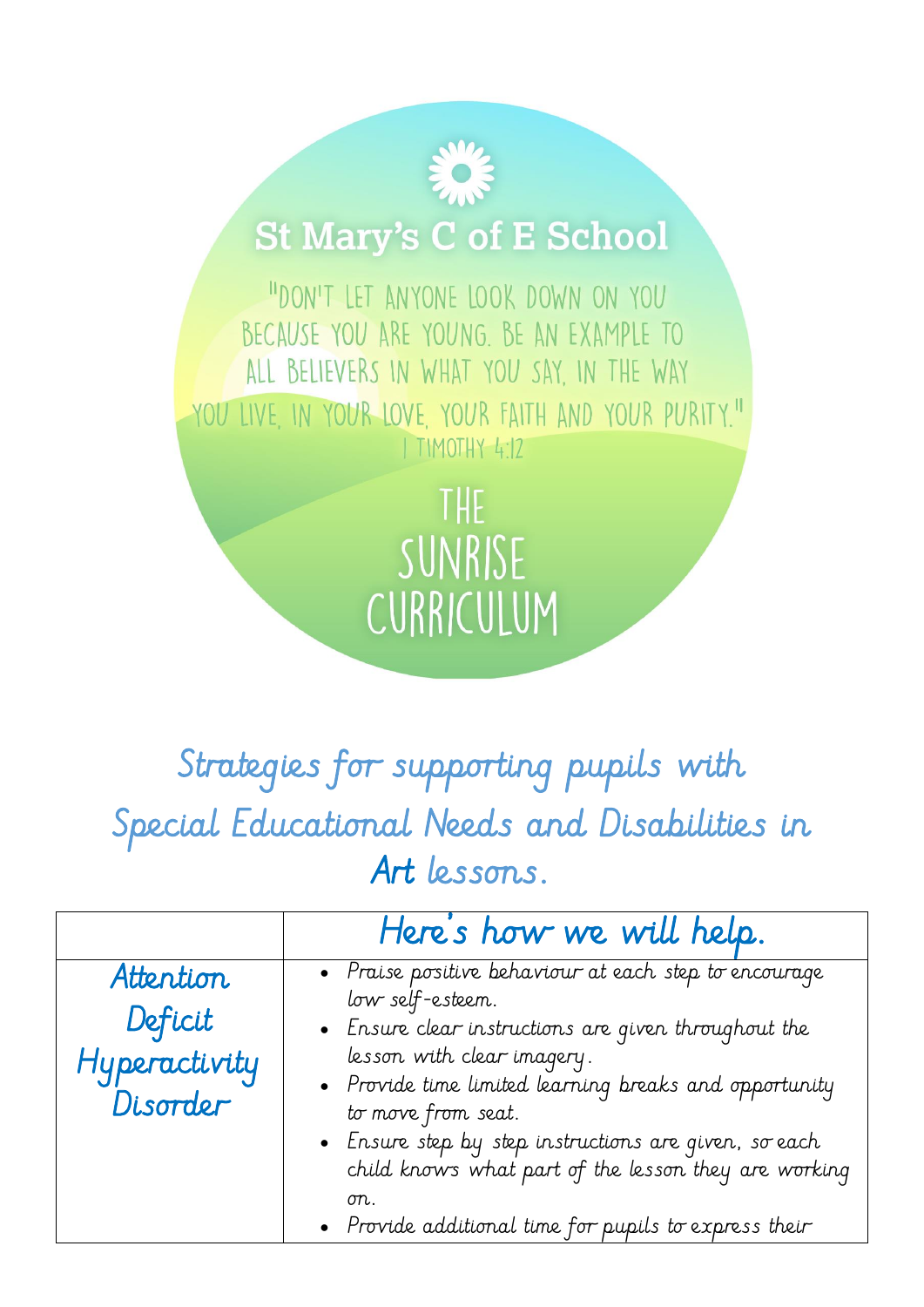|                                | ideas before the lesson with a pre-teach where<br>appropriate.<br>• Provide art tools when necessary to avoid distractions<br>during teacher input.                                                                                                                                                                                                                                                                                                                                                                                                                                                                                                                                                                                                                                                                      |
|--------------------------------|--------------------------------------------------------------------------------------------------------------------------------------------------------------------------------------------------------------------------------------------------------------------------------------------------------------------------------------------------------------------------------------------------------------------------------------------------------------------------------------------------------------------------------------------------------------------------------------------------------------------------------------------------------------------------------------------------------------------------------------------------------------------------------------------------------------------------|
| Anxiety                        | - Ensure the child knows the support available on offer<br>before the lesson begins. Supporting images to<br>sequence the lesson/process.<br>• Provide lots of opportunities to ask questions to clarify<br>thinking and ideas during the lesson.<br>$\bullet$ Teach problem solving before the lesson, and<br>strategies to overcome problems that might be faced.<br>Model how to use art tools before setting the work.<br>• 'What a good one looks like' example for pupil to refer<br>tσ.                                                                                                                                                                                                                                                                                                                           |
| Autism<br>Spectrum<br>Disorder | • Use a visual timetable so the child knows what is<br>happening at each stage of the session/day.<br>• Understand if the child is hypo-sensitive or hyper-<br>sensitive and how they will manage the sensory work<br>you are asking them to partake in, providing electronic<br>alternative programmes where needed.<br>Opportunities to play/explore the new resources<br>beforehand<br>$\bullet$ Provide materials and textures that they can use and<br>understand this information before the lesson.<br>• Ensure outcomes are clear, with a clear end point to<br>the lesson, so children know when they have reached<br>this. Keep example close to the child<br>• Use simple, specific instructions that are clear to<br>understand.<br>• Understand your student's skills and where their<br>starting place is. |
| Dyscalculia                    | • Provide concrete resources to help with line drawing<br>and drawing to scale.<br>Shapes to support shape knowledge and awareness.<br>$\bullet$ Step by step shape and scale support.                                                                                                                                                                                                                                                                                                                                                                                                                                                                                                                                                                                                                                   |
|                                | Use simple, specific instructions that are clear to                                                                                                                                                                                                                                                                                                                                                                                                                                                                                                                                                                                                                                                                                                                                                                      |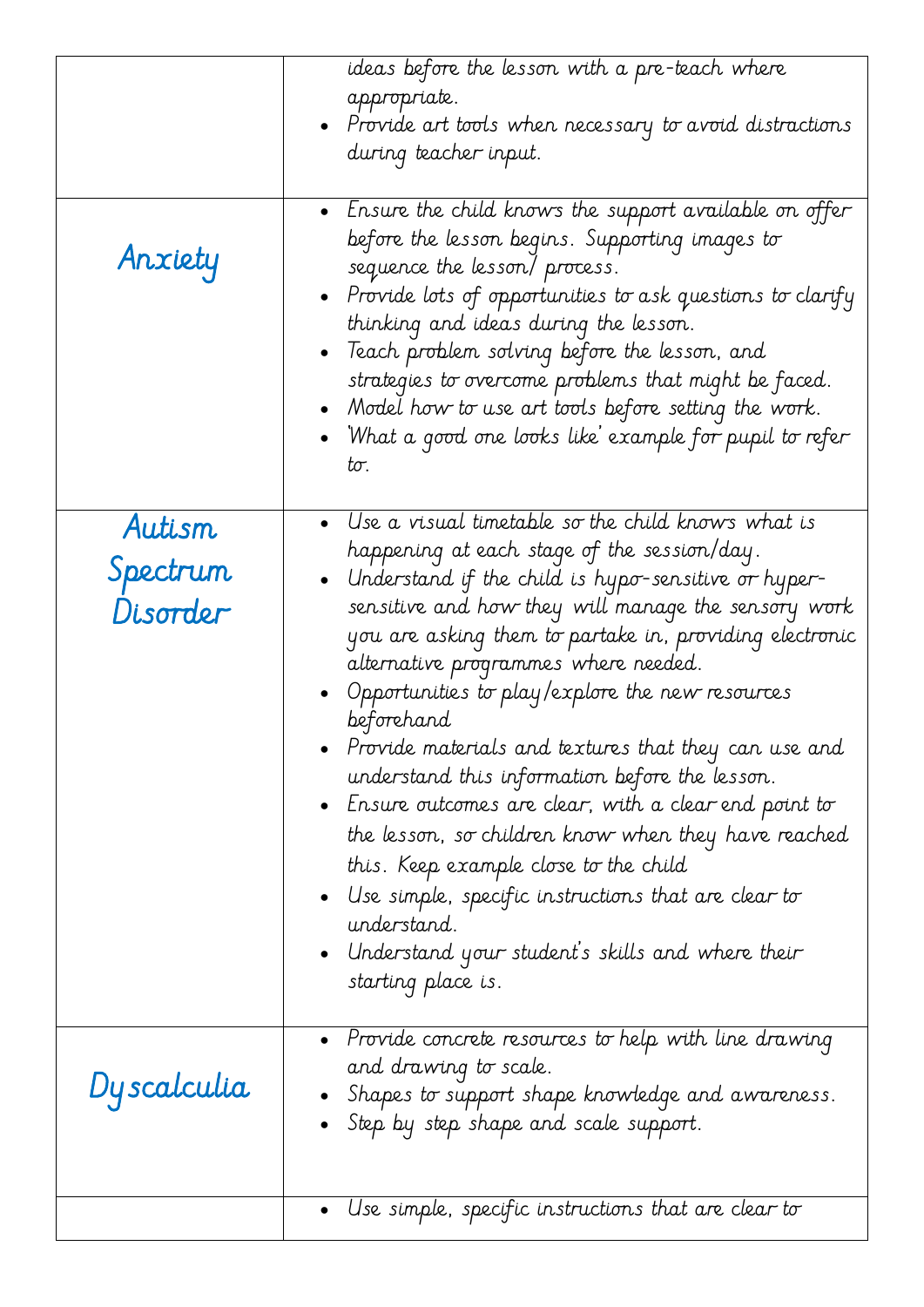| Dyslexia                                | understand.<br>$\bullet$ Pre-teach vocabulary linked to Art that will help the<br>child to succeed in the lesson like shading, drawing,<br>exploring and collage.<br>$\bullet$ Differentiate the Learning Intention so that the child<br>understands what is being asked of them.                                                                                                                                                                                                                             |
|-----------------------------------------|---------------------------------------------------------------------------------------------------------------------------------------------------------------------------------------------------------------------------------------------------------------------------------------------------------------------------------------------------------------------------------------------------------------------------------------------------------------------------------------------------------------|
|                                         | $\bullet$ -Model how to use Art tools before setting the work.                                                                                                                                                                                                                                                                                                                                                                                                                                                |
| Dyspraxia                               | • Make the most of large spaces before starting projects.<br>$\bullet$ Ensure the tools you are using are accessible to the<br>child.<br>$\bullet$ Provide a lesson breakdown, with a clear end, a tick<br>list might be beneficial.<br>$\bullet$ Provide an equipment list, words, or visuals, with the<br>tools and materials that are needed during the lesson.<br>• Model how to use Art tools before setting the work.<br>$\bullet$ Differentiate the size and scale of a project and its<br>end result. |
| Hearing<br>Impairment                   | $\bullet$ Pre-teach vocabulary linked to Art that will help the<br>child to succeed in the lesson like shading, drawing,<br>exploring and collage.<br>• Make sure instructions are clear and concise, in case<br>the child lip reads, and in case of an emergency.<br>Try and arrange tables in a circular shape.<br>$\bullet$ Provide sign language visuals where possible.                                                                                                                                  |
| Toileting Issues                        | $\bullet$ - Encourage children to use the toilet before working on<br>a piece of artwork, as they may feel this isn't as easy<br>when they are wearing paint clothes and covered in<br>paint and chalk etc.<br>- $\;$ Lncourage children to wear protective clothes that<br>make access to the bathroom manageable.                                                                                                                                                                                           |
| Cognition and<br>Learning<br>Challenges | $\bullet$ $\;$ Use visuals to break each stage of the lesson down<br>into clear, manageable tasks.<br>Losure there is opportunity to refer to prior learning.<br>$\bullet$ Use language that is understood by the child, or take<br>the time to pre-teach language concepts including<br>paint, draw, sketch etc.                                                                                                                                                                                             |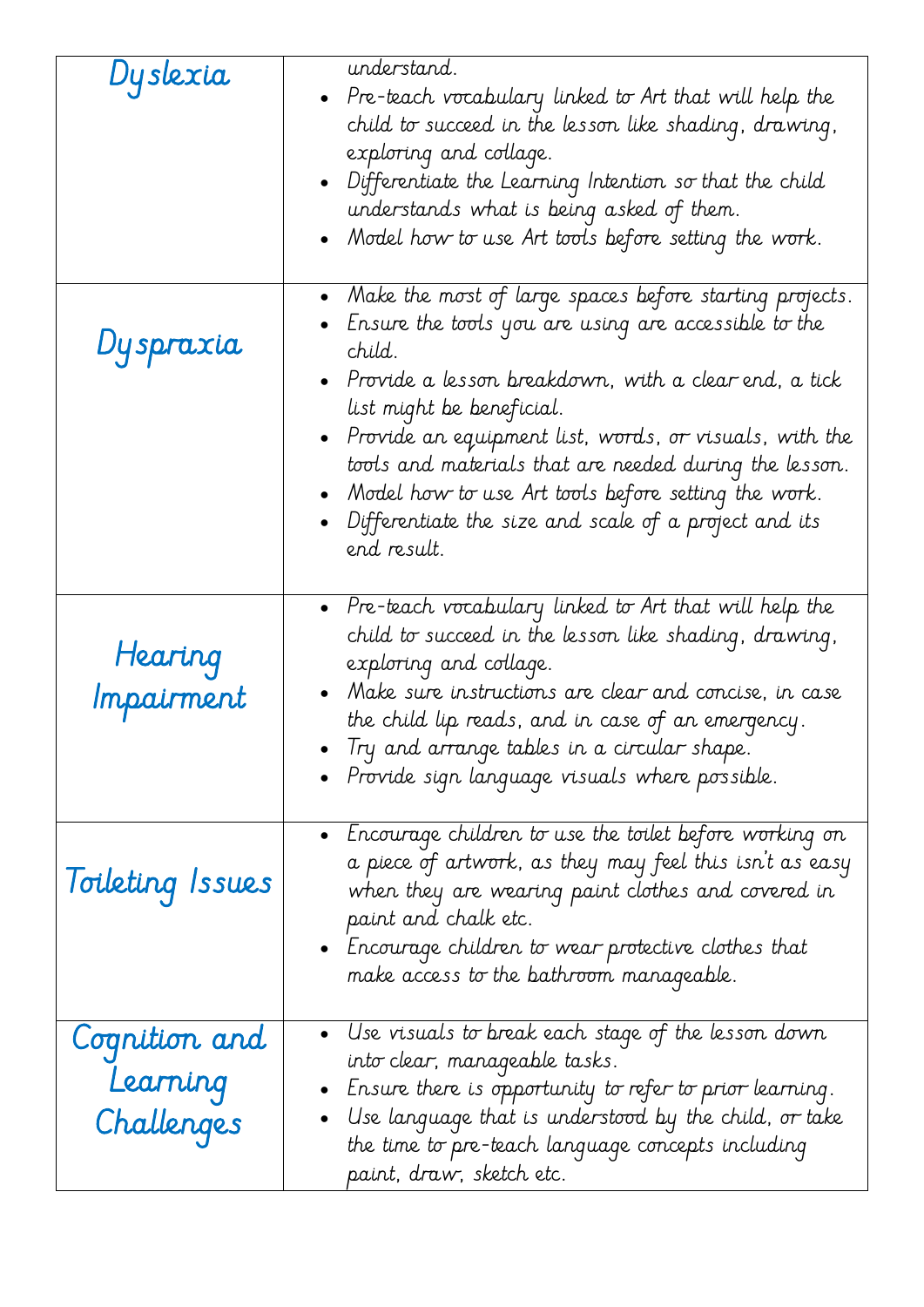|                                                 | • Provide resource lists with visuals so children know<br>what resources they need for an activity and can<br>begin to access these independently.<br>• Model how to use Art tools before setting the work.<br>• Physically demonstrate the lesson and the $\,$<br>expectations especially if following the work of a<br>specific artist.<br>• Support children with their organisation in the lesson<br>and model this where possible, before the lesson<br>begins.        |
|-------------------------------------------------|-----------------------------------------------------------------------------------------------------------------------------------------------------------------------------------------------------------------------------------------------------------------------------------------------------------------------------------------------------------------------------------------------------------------------------------------------------------------------------|
| Speech,<br>Language +<br>Communication<br>Needs | • Provide instructions that are clear, concise and match<br>the language of the child, delivering these instructions<br>slowly.<br>Visual support, imagery of artist, work, and technique<br>Use a visual timetable where necessary.<br>Use visuals on resource lists.<br>Use visuals on resource boxes so children know<br>which one to access.<br>• Encourage evaluations to be done using pictures and<br>child's voice where possible and then recorded by an<br>adult. |
| Tourette<br>Syndrome                            | Provide short, simple clear instructions.<br>$\bullet~$ Try and keep the children calm in a lesson although<br>Art can be exciting, as this can lead to a tic.<br>• Place resources at a safe distance especially if tics are $\;$<br>happening at the time of the lesson.                                                                                                                                                                                                  |
| Experienced<br>Trauma                           | $\bullet$ Provide opportunities to be curious and explore the<br>tools and resources that children will use.<br>$\bullet$ Use simple, specific instructions that are clear to<br>understand, and deliver these slowly.<br>$\bullet$ Before the lesson, come up with strategies for if<br>difficulties occur during the lesson, and ways these<br>can be overcome, reminding children that Art is about<br>taking risks in our work and expressing ourselves.                |